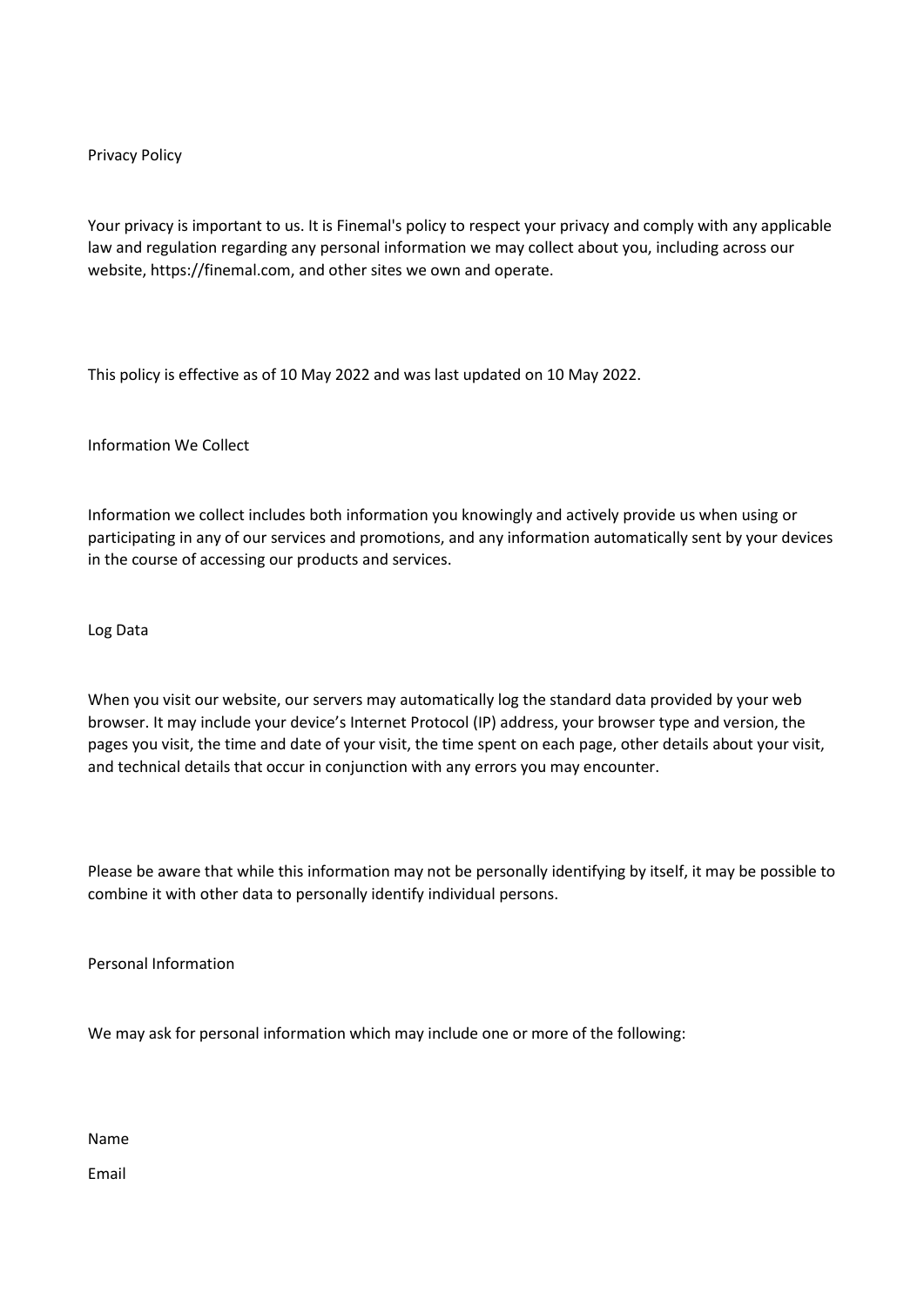Home/mailing address

Legitimate Reasons for Processing Your Personal Information

We only collect and use your personal information when we have a legitimate reason for doing so. In which instance, we only collect personal information that is reasonably necessary to provide our services to you.

Collection and Use of Information

We may collect personal information from you when you do any of the following on our website:

Use a mobile device or web browser to access our content Contact us via email, social media, or on any similar technologies When you mention us on social media

We may collect, hold, use, and disclose information for the following purposes, and personal information will not be further processed in a manner that is incompatible with these purposes:

We may collect, hold, use, and disclose information for the following purposes, and personal information will not be further processed in a manner that is incompatible with these purposes:

to contact and communicate with you

for security and fraud prevention, and to ensure that our sites and apps are safe, secure, and used in line with our terms of use

Please be aware that we may combine information we collect about you with general information or research data we receive from other trusted sources.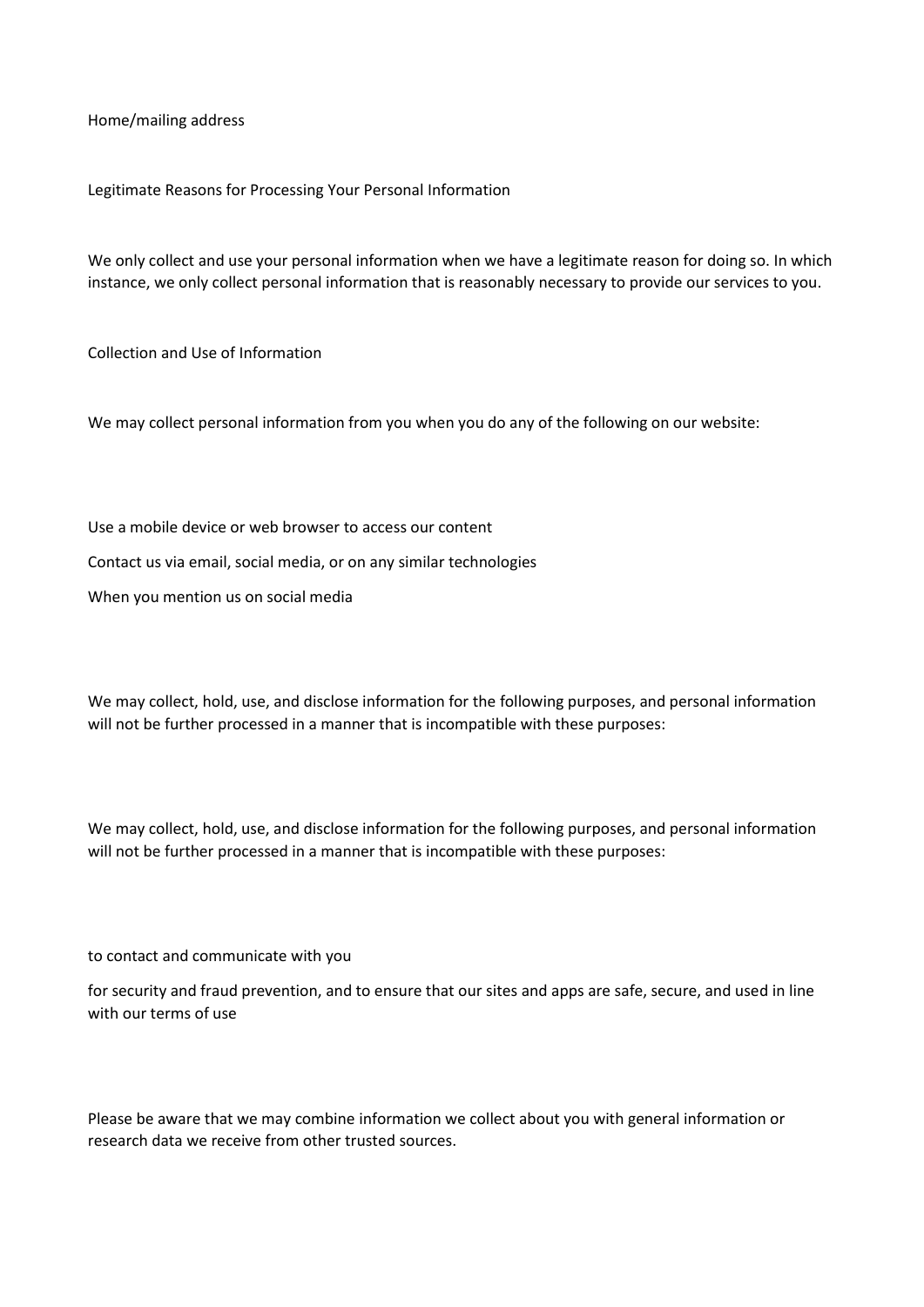Security of Your Personal Information

When we collect and process personal information, and while we retain this information, we will protect it within commercially acceptable means to prevent loss and theft, as well as unauthorized access, disclosure, copying, use, or modification.

Although we will do our best to protect the personal information you provide to us, we advise that no method of electronic transmission or storage is 100% secure, and no one can guarantee absolute data security. We will comply with laws applicable to us in respect of any data breach.

You are responsible for selecting any password and its overall security strength, ensuring the security of your own information within the bounds of our services.

How Long We Keep Your Personal Information

We keep your personal information only for as long as we need to. This time period may depend on what we are using your information for, in accordance with this privacy policy. If your personal information is no longer required, we will delete it or make it anonymous by removing all details that identify you.

However, if necessary, we may retain your personal information for our compliance with a legal, accounting, or reporting obligation or for archiving purposes in the public interest, scientific, or historical research purposes or statistical purposes.

Children's Privacy

We do not aim any of our products or services directly at children under the age of 13, and we do not knowingly collect personal information about children under 13.

International Transfers of Personal Information

The personal information we collect is stored and/or processed where we or our partners, affiliates, and third-party providers maintain facilities. Please be aware that the locations to which we store, process, or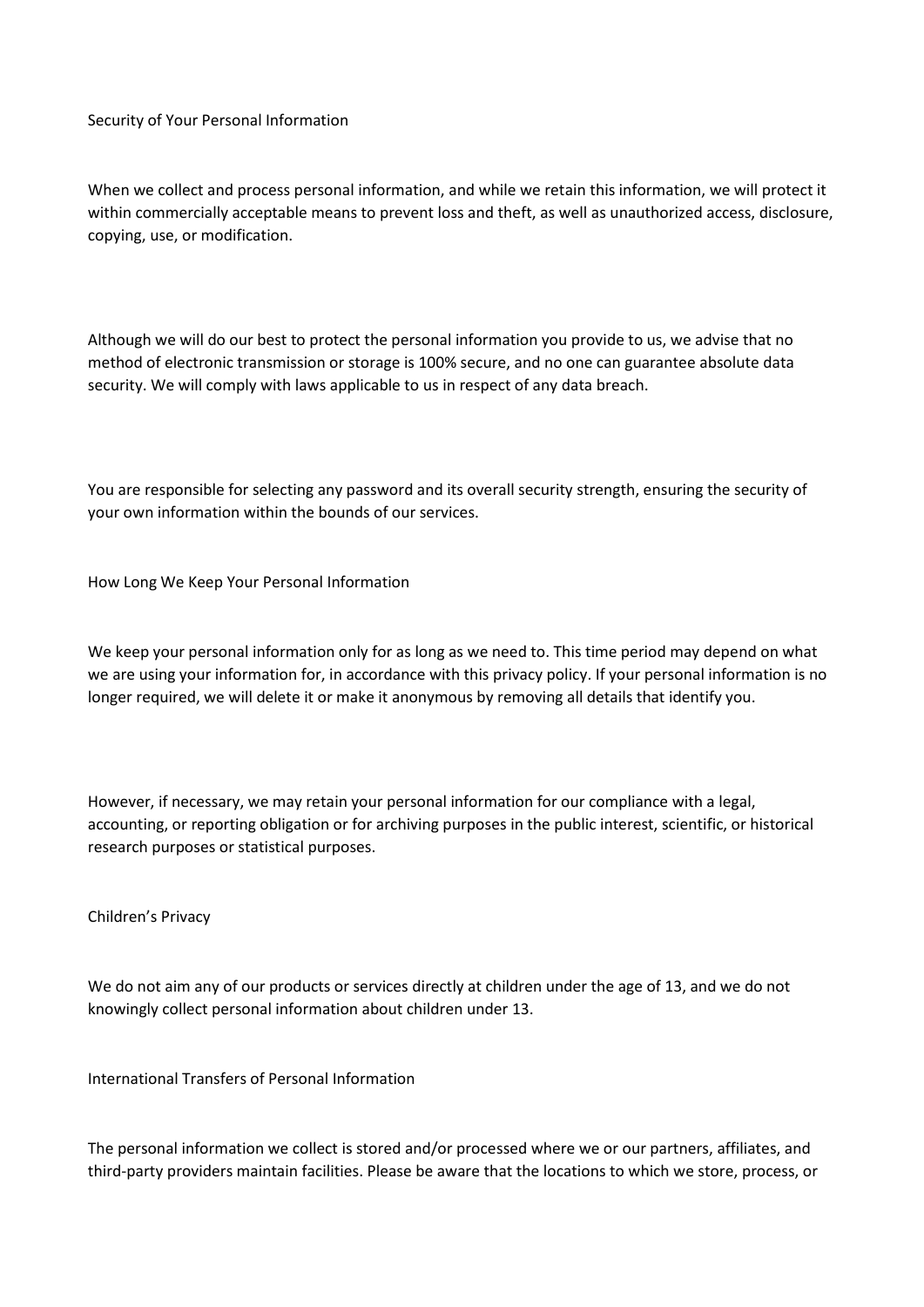transfer your personal information may not have the same data protection laws as the country in which you initially provided the information. If we transfer your personal information to third parties in other countries: (i) we will perform those transfers in accordance with the requirements of applicable law; and (ii) we will protect the transferred personal information in accordance with this privacy policy.

Your Rights and Controlling Your Personal Information

You always retain the right to withhold personal information from us, with the understanding that your experience of our website may be affected. We will not discriminate against you for exercising any of your rights over your personal information. If you do provide us with personal information you understand that we will collect, hold, use and disclose it in accordance with this privacy policy. You retain the right to request details of any personal information we hold about you.

If we receive personal information about you from a third party, we will protect it as set out in this privacy policy. If you are a third party providing personal information about somebody else, you represent and warrant that you have such person's consent to provide the personal information to us.

If you have previously agreed to us using your personal information for direct marketing purposes, you may change your mind at any time. We will provide you with the ability to unsubscribe from our email-database or opt out of communications. Please be aware we may need to request specific information from you to help us confirm your identity.

If you believe that any information we hold about you is inaccurate, out of date, incomplete, irrelevant, or misleading, please contact us using the details provided in this privacy policy. We will take reasonable steps to correct any information found to be inaccurate, incomplete, misleading, or out of date.

If you believe that we have breached a relevant data protection law and wish to make a complaint, please contact us using the details below and provide us with full details of the alleged breach. We will promptly investigate your complaint and respond to you, in writing, setting out the outcome of our investigation and the steps we will take to deal with your complaint. You also have the right to contact a regulatory body or data protection authority in relation to your complaint.

Use of Cookies